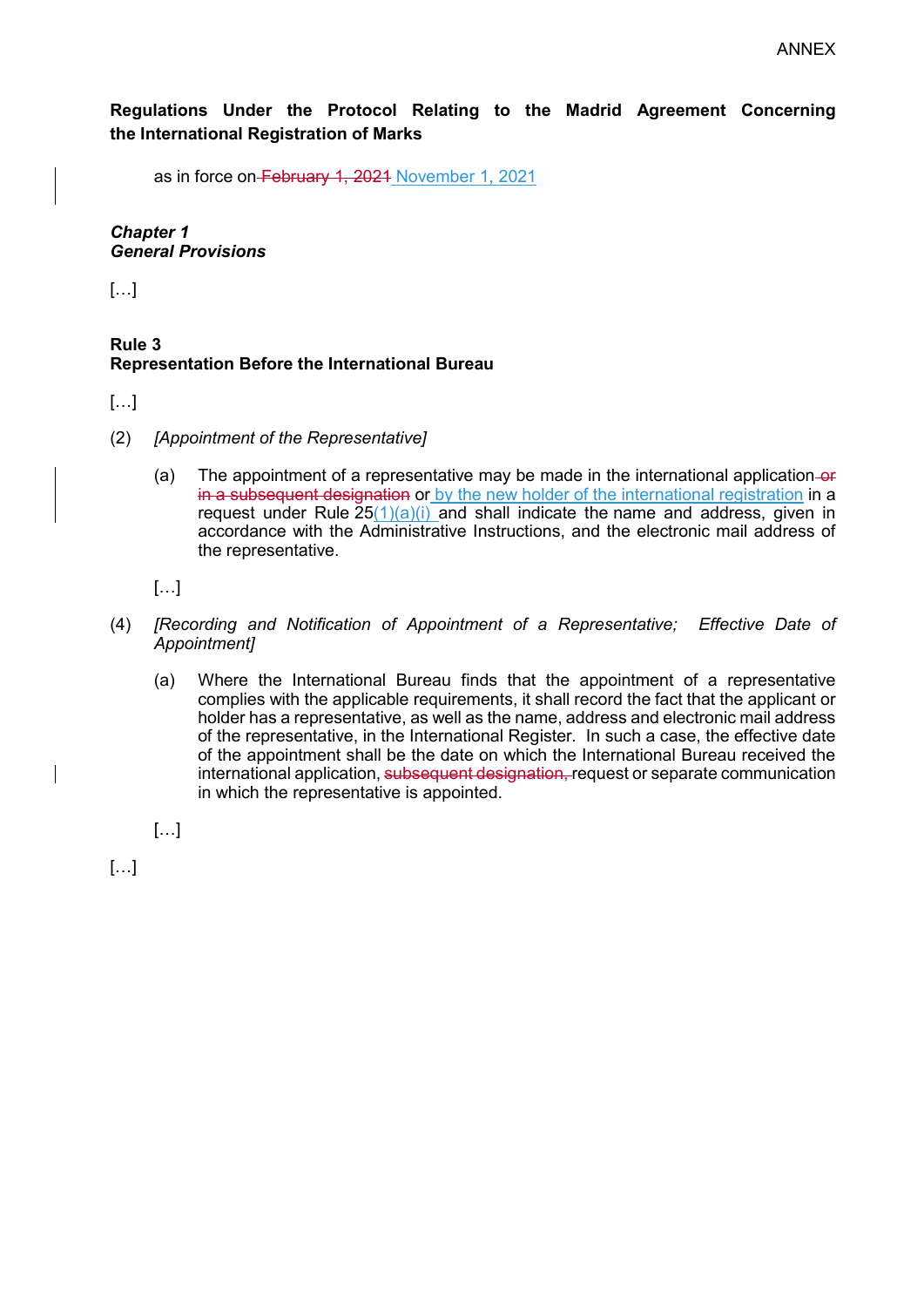- (6) *[Cancellation of Recording; Effective Date of Cancellation]* 
	- […]
	- (d) The International Bureau shall, upon receipt of a request for cancellation made by the representative, notify accordingly the applicant or holder, and add to the notification copies of all communications sent to the representative, or received by the International Bureau from the representative, during the six months preceding the date of the notification.

[…]

## **Rule 5**

#### **Irregularities in Postal and Delivery Services and in Communications Sent ElectronicallyExcuse in Delay in Meeting Time Limits**

- (1) *[Excuse in Delay in Meeting Time Limits due to Force Majeure ReasonsCommunications Sent Through a Postal Service]* Failure by an interested party to meet a time limit specified in the Regulations to perform an action beforefor a communication addressed to the International Bureau and mailed through a postal service shall be excused if the interested party submits evidence showing, to the satisfaction of the International Bureau, that such failure was due to war, revolution, civil disorder, strike, natural calamity, irregularities in postal, delivery or electronic communication services owing to circumstances beyond the control of the interested party or other *force majeure* reason.
	- (i) that the communication was mailed at least five days prior to the expiry of the time limit, or, where the postal service was, on any of the ten days preceding the day of expiry of the time limit, interrupted on account of war, revolution, civil disorder, strike, natural calamity, or other like reason, that the communication was mailed not later than five days after postal service was resumed. [Deleted]
	- (ii) that the mailing of the communication was registered, or details of the mailing were recorded, by the postal service at the time of mailing, and [Deleted]
	- (iii) in cases where all classes of mail do not normally reach the International Bureau within two days of mailing, that the communication was mailed by a class of mail which normally reaches the International Bureau within two days of mailing or by airmail.[Deleted]
- (2) [*Communications Sent Through a Delivery Service*] Failure by an interested party to meet a time limit for a communication addressed to the International Bureau and sent through a delivery service shall be excused if the interested party submits evidence showing, to the satisfaction of the International Bureau, [Deleted]
	- (i) that the communication was sent at least five days prior to the expiry of the time limit, or, where the delivery service was, on any of the ten days preceding the day of expiry of the time limit, interrupted on account of war, revolution, civil disorder, strike, natural calamity, or other like reason, that the communication was sent not later than five days after the delivery service was resumed, and<sup>[Deleted]</sup>
	- (ii) that details of the sending of the communication were recorded by the delivery service at the time of sending.[Deleted]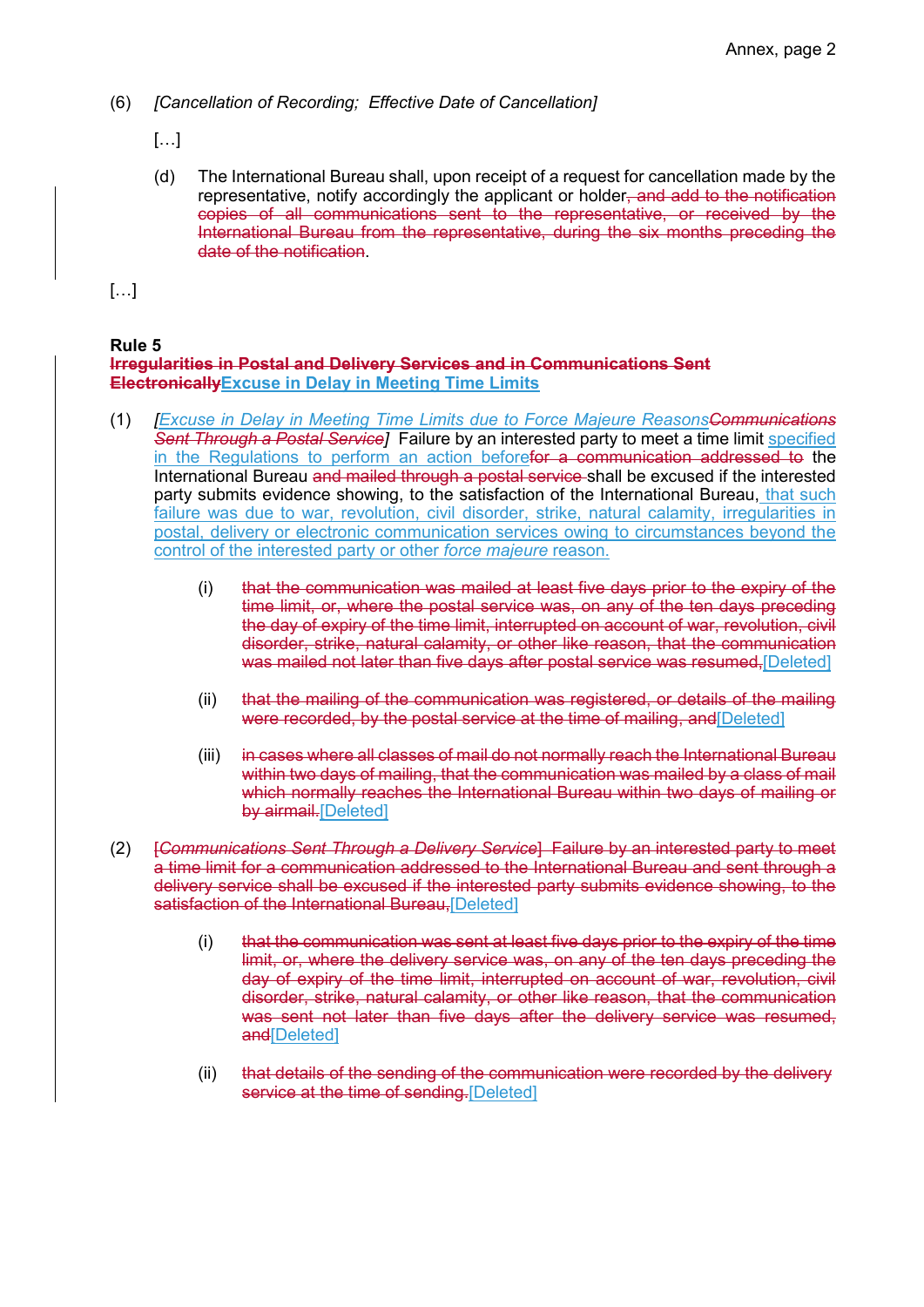- (3) *[Communication Sent Electronically]* Failure by an interested party to meet a time limit for a communication addressed to the International Bureau and submitted by electronic means shall be excused if the interested party submits evidence showing, to the satisfaction of the International Bureau, that the time limit was not met because of failure in the electronic communication with the International Bureau, or which affects the locality of the interested party owing to extraordinary circumstances beyond the control of the interested party, and that the communication was effected not later than five days after the electronic communication service was resumed.[Deleted]
- (4) *[Limitation on Excuse]* Failure to meet a time limit shall be excused under this Rule only if the evidence and action referred to in paragraph  $(1)$ ,  $(2)$  or  $(3)$  and the communication or, where applicable, a duplicate thereof are received by and performed before the International Bureau as soon as reasonably possible and not later than six months after the expiry of the time limit concerned.

[…]

#### **Rule 5***bis*  **Continued Processing**

- (1) *[Request]* 
	- (a) Where an applicant or holder has failed to comply with any of the time limits specified or referred to in Rules 11(2) and (3), 12(7), 20*bis*(2), 24(5)(b), 26(2), 27*bis*(3)(c), 34(3)(c)(iii) and 39(1), the International Bureau shall, nevertheless, continue the processing of the international application, subsequent designation, payment or request concerned, if:
		- (i) a request to that effect, signed by the applicant or holder, is presented to the International Bureau on the official form; and
		- (ii) the request is received, the fee specified in the Schedule of Fees is paid and, together with the request, all of the requirements in respect of which the time limit concerned applied are complied with, within two months from the date of expiry of that time limit.

[…]

[…]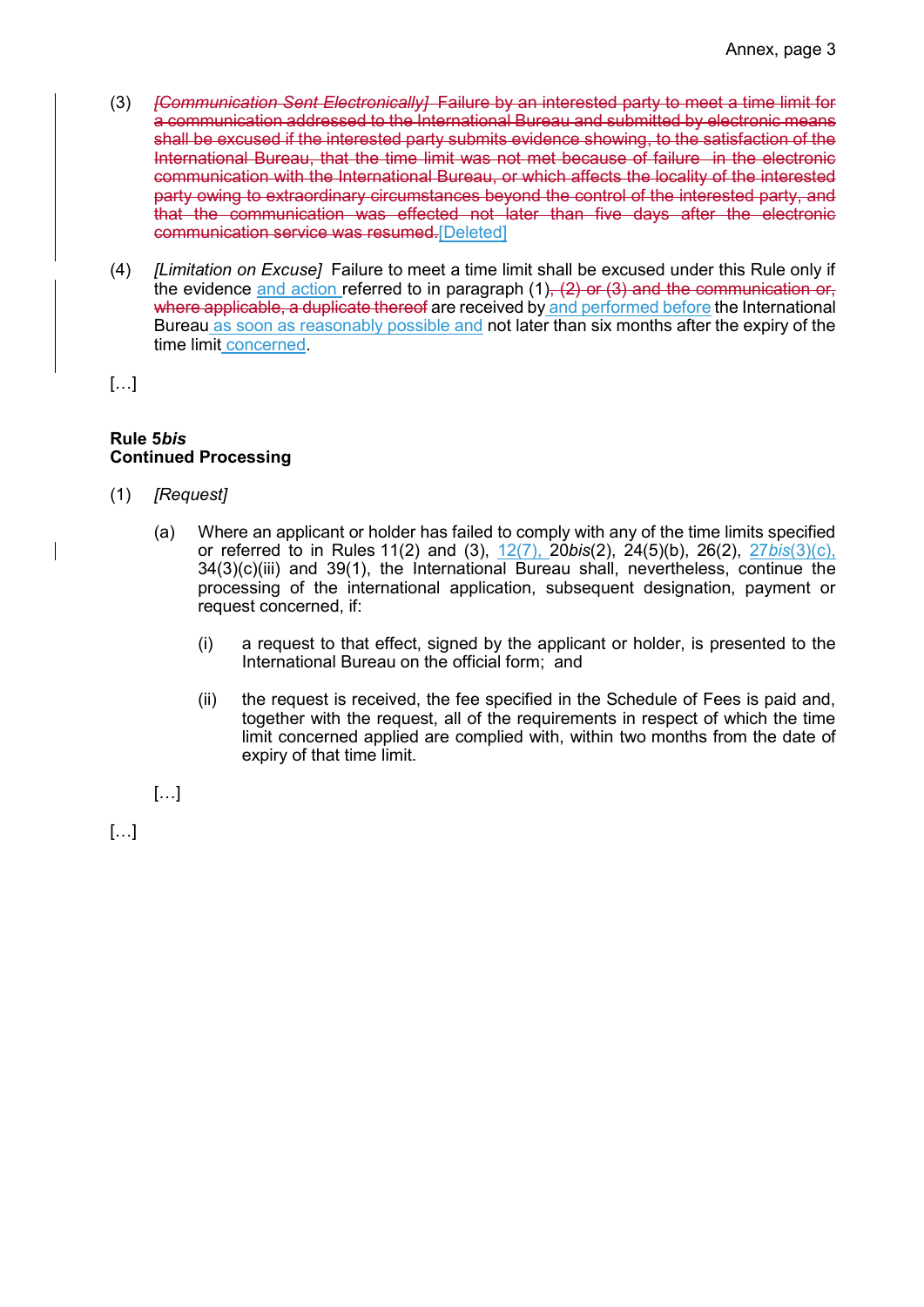# *Chapter 4 Facts in Contracting Parties Affecting International Registrations*

# […]

## **Rule 21 Replacement of a National or Regional Registration by an International Registration**

- (1) *[Request and Notification]* From the date of the notification of the international registration or of the subsequent designation, as the case may be, the holder may present directly to the Office of a designated Contracting Party a request for that Office to take note of the international registration in its Register, in accordance with Article 4*bis*(2) of the Protocol. Where, following the said request, the Office has taken note in its Register that a national or a regional registration or registrations, as the case may be, have been replaced by the international registration, that Office shall notify the International Bureau accordingly. Such notification shall indicate
	- (i) the number of the international registration concerned,
	- (ii) where the replacement concerns only one or some of the goods and services listed in the international registration, those goods and services, and
	- (iii) the filing date and number, the registration date and number, and, if any, the priority date of the national or regional registration or registrations which have been replaced by the international registration.

The notification may also include information relating to any other rights acquired by virtue of that national or regional registration or registrations.

- (2) *[Recording]*
	- (a) The International Bureau shall record the indications notified under paragraph (1) in the International Register and shall inform the holder accordingly.
	- (b) The indications notified under paragraph (1) shall be recorded as of the date of receipt by the International Bureau of a notification complying with the applicable requirements.
- (3) *[Further Details Concerning Replacement]* 
	- (a) Protection to the mark that is the subject of an international registration may not be refused, even partially, based on a national or regional registration which is deemed replaced by that international registration.
	- (b) A national or regional registration and the international registration that has replaced it shall be able to coexist. The holder may not be required to renounce or request the cancellation of a national or regional registration which is deemed replaced by an international registration and should be allowed to renew that registration, if the holder so wishes, in accordance with the applicable national or regional law.
	- (c) Before taking note in its Register, the Office of a designated Contracting Party shall examine the request referred to in paragraph (1) to determine whether the conditions specified in Article 4*bis*(1) of the Protocol have been met.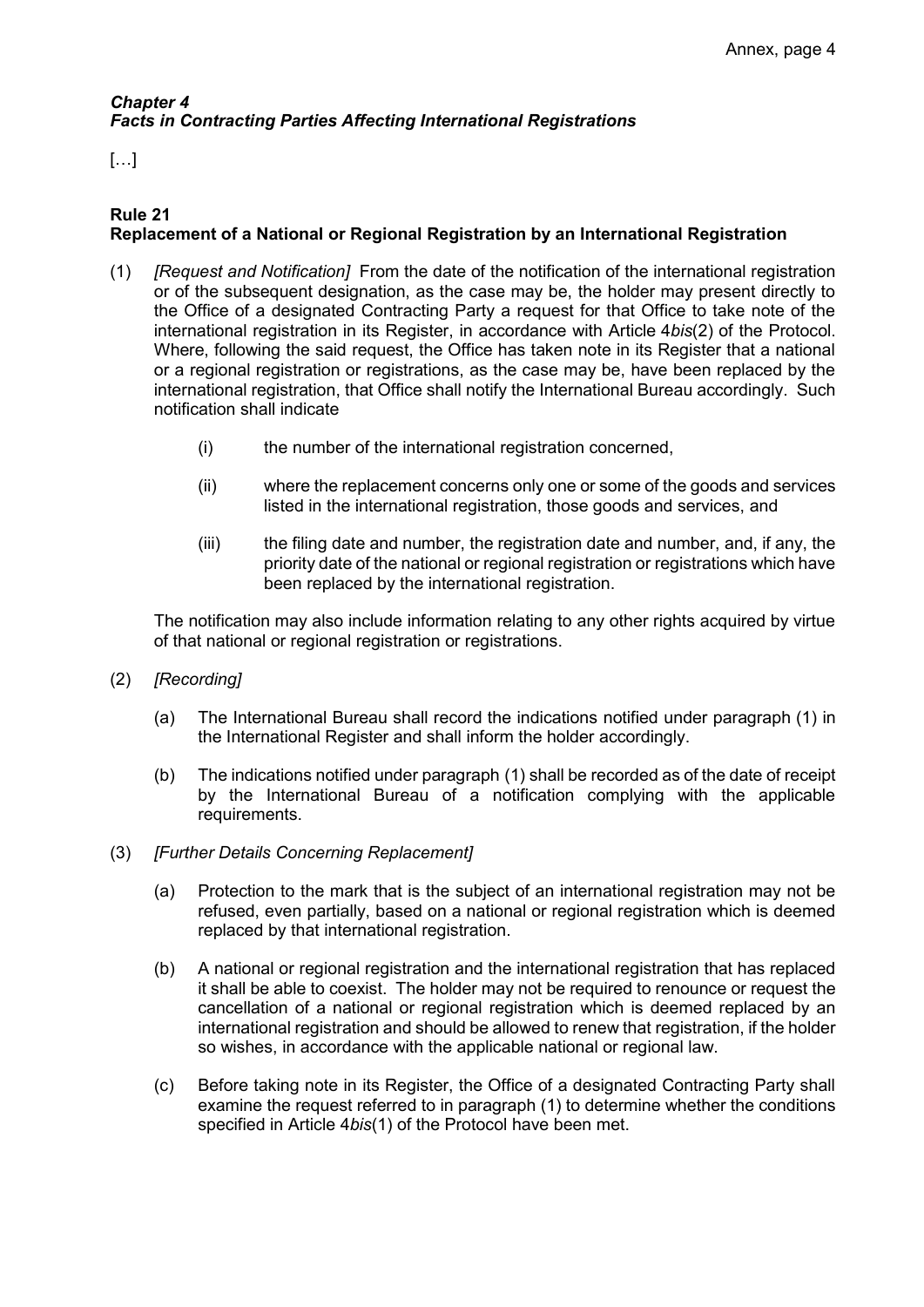- (d) The goods and services concerned with replacement, listed in the national or regional registration, shall be covered by those listed in the international registration. Replacement may concern only some-only of the goods and services listed in the national or regional registration.
- (e) A national or regional registration is deemed replaced by an international registration as from the date on which that international registration takes effect in the designated Contracting Party concerned, in accordance with Article 4(1)(a) of the Protocol.

#### **Rule 22**

## **Ceasing of Effect of the Basic Application, of the Registration Resulting Therefrom, or of the Basic Registration**

(1) *[Notification Relating to Ceasing of Effect of the Basic Application, of the Registration Resulting Therefrom, or of the Basic Registration]*

[…]

(c) Once the proceeding referred to in subparagraph (b) has resulted in the final decision referred to in the second sentence of Article 6(3) of the Protocol or in the withdrawal or renunciation referred to in the third sentence of Article 6(3) of the Protocol, the Office of origin shall, where it is aware thereof, promptly notify the International Bureau accordingly and shall give the indications referred to in subparagraph (a)(i) to (iv). Where the judicial action or proceedings referred to in subparagraph (b) has been completed and has not resulted in any of the aforesaid final decisions, withdrawal or renunciation, the Office of origin shall, where it is aware thereof or at the request of the holder, promptly notify the International Bureau accordingly.

[…]

*Chapter 5 Subsequent Designations; Changes*

## **Rule 24 Designation Subsequent to the International Registration**

[…]

- (3) *[Contents]*
	- (a) Subject to paragraph (7)(b), the subsequent designation shall contain or indicate
		- $\left[\ldots\right]$
		- (ii) the name and address of the holder,
		- […]

[…]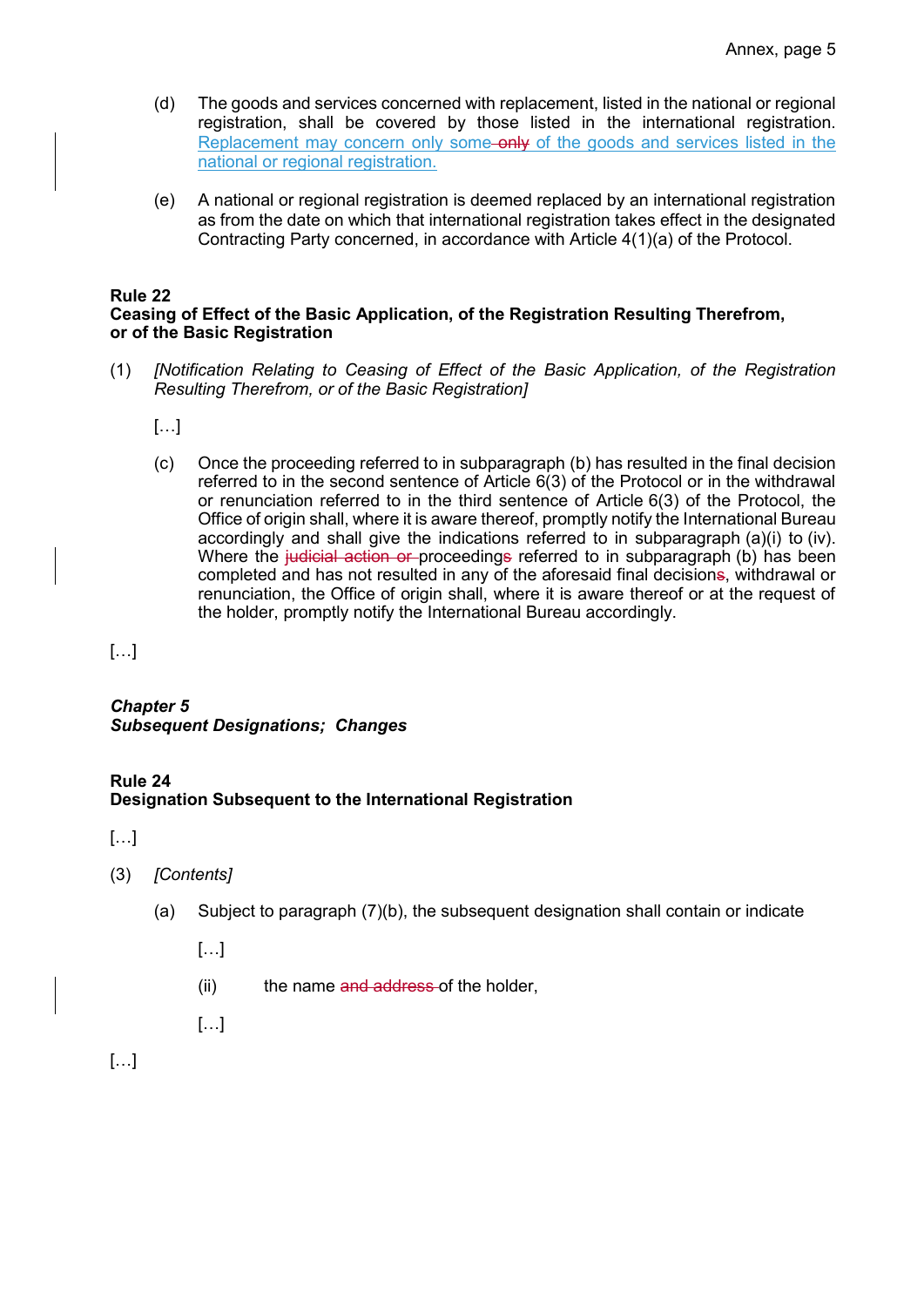#### *Chapter 9 Miscellaneous*

#### **Rule 39**

# **Continuation of Effects of International Registrations in Certain Successor States**

- (1) Where any State ("the successor State") whose territory was, before the independence of that State, part of the territory of a Contracting Party ("the predecessor Contracting Party") has deposited with the Director General a declaration of continuation the effect of which is that the Protocol is applied by the successor State, the effects in the successor State of any international registration with a territorial extension to the predecessor Contracting Party which is effective from a date prior to the date fixed under paragraph (2) shall be subject to
	- […]
	- (ii) the payment to the International Bureau, within the same time limit, of  $a$ the fee of 41 Swiss francs specified in item 10.1 of the Schedule of Fees for the International Bureau, and of the fee specified in item 10.2 of the Schedule of Fees, which shall be transferred by the International Bureau to the Office of the successor State, and of a fee of 23 Swiss francs for the benefit of the International Bureau.

[…]

## **Rule 40 Entry into Force; Transitional Provisions**

[…]

(7) *[Transitional Provision Relating to Partial Replacement]* No Office shall be obliged to apply Rule 21(3)(d), second sentence, before February 1, 2025.